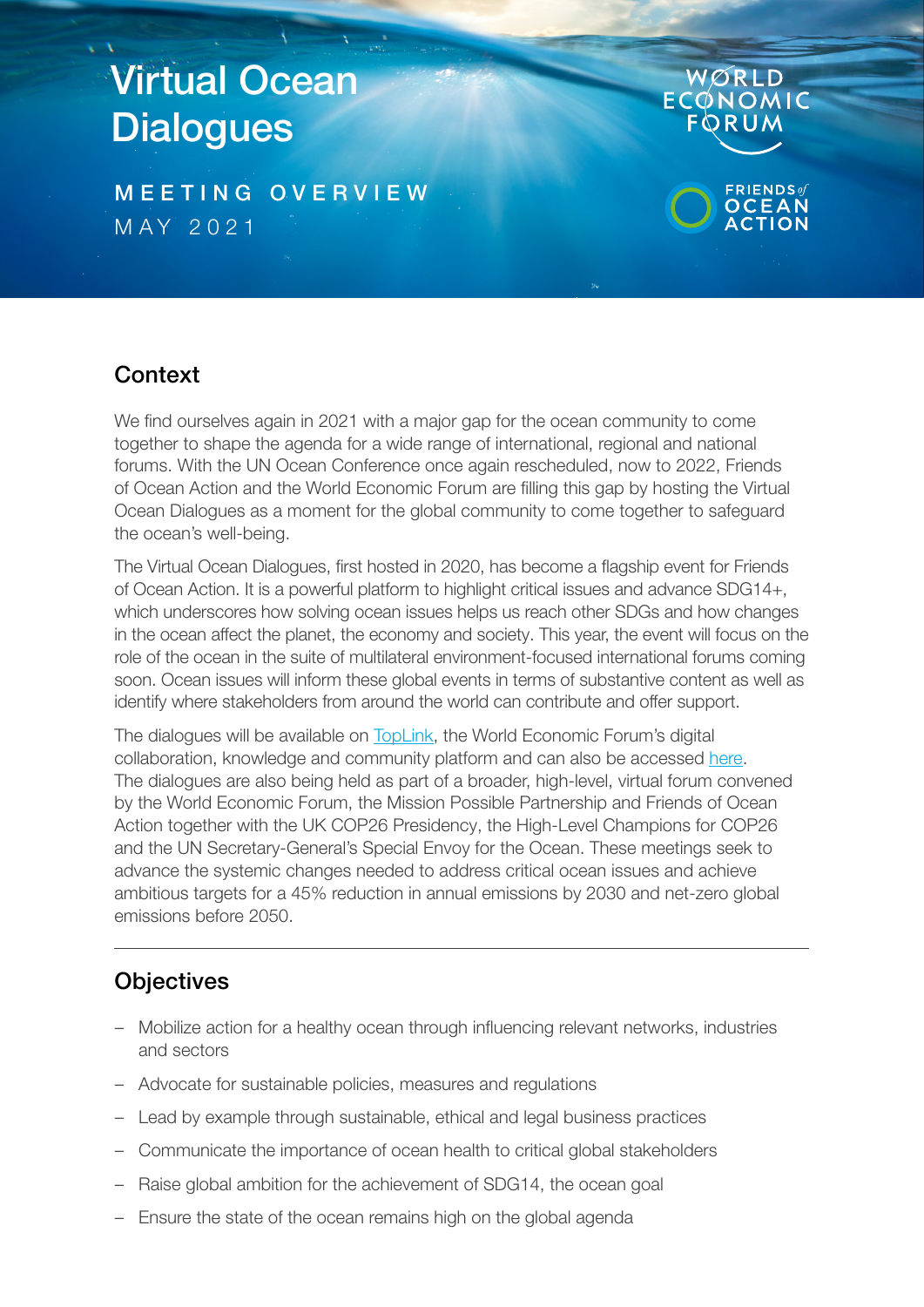## **Sessions**

#### Tuesday 25 May 09.00-10.15 CET

### Leveraging the Decade of Ocean Science for Sustainable Development: Bridging Science and Solutions science and solutions

The year 2021 marks the launch of the UN Decade of Ocean Science for Sustainable Development, offering a framework to catalyse transformative ocean science solutions for sustainable development, connecting people and the ocean. As the Ocean Decade begins, experts look to harness data, innovation, science and technology to strengthen the integrated management of the ocean and coasts for the betterment of humanity, something that will only be accomplished through deep intersectoral and public-private partnership. This session, being held in collaboration with UNESCO's Intergovernmental Oceanographic Commission (IOC-UNESCO), will explore the potential of the Ocean Decade in moving from science to solutions for sustainable development. Looking ahead to 2030 and beyond, how can the Ocean Decade be leveraged to stimulate the creation of innovative public-private partnership models? How can the work of leaders in the sciencetechnology-innovation nexus, including the next generation of ocean professionals, be amplified through the Ocean Decade? How can relevant science-based knowledge be more equitably generated and used by communities most vulnerable to the current and future changes of the ocean?

#### Tuesday 25 May 12.00-13.15 CET Food from the Ocean, Rivers and Lakes – Essential for Food Systems

Aquatic/blue foods play a vital role in food systems but are often missing from the conversation. This session aims to address that. A healthy ocean means healthy people – the ocean and other aquatic ecosystems are fragile but have the potential to be pillars of local food systems if those systems are transformed to be more sustainable, naturepositive and accessible. It is vital that food systems allow access to sufficient, safe and nutritious foods that meet the dietary needs and food preferences of a growing population. The interconnection between land and ocean food production are also too often ignored when thinking about food system transformation. The UN Food Systems Summit provides an opportunity to address these gaps and develop solutions to feed the world through systems that are good for the land, good for the climate, and good for the ocean.

This session is part of both the Virtual Ocean Dialogues and the Global Dialogue for the UN Food Systems Summit. It is being co-convened by the Special Envoy of the Food Systems Summit Agnes Kalibata, Special Envoy for the Ocean Peter Thomson, Friends of Ocean Action, the United Nations Foundation, and Norway.

#### Tuesday 25 May 16.00-17.15 CET Ocean and Biodiversity in the Run-Up to COP15

The world faces an unprecedented biodiversity crisis, brought on by the rapid transformation of the natural environment and global climate change through human development. But the ocean can provide solutions to these challenges: it regulates global climate, feeds communities around the world, and provides a source of income and a way of life for millions of people. If sustainably managed, the ocean can continue to provide resources and adaptation capacity, supporting people and economies through its rich biodiversity. The Convention on Biological Diversity's COP15 will adopt new global goals and targets for biodiversity, providing a major opportunity to change the trajectory for the ocean and the life therein. How do we best make use of this historic opportunity?